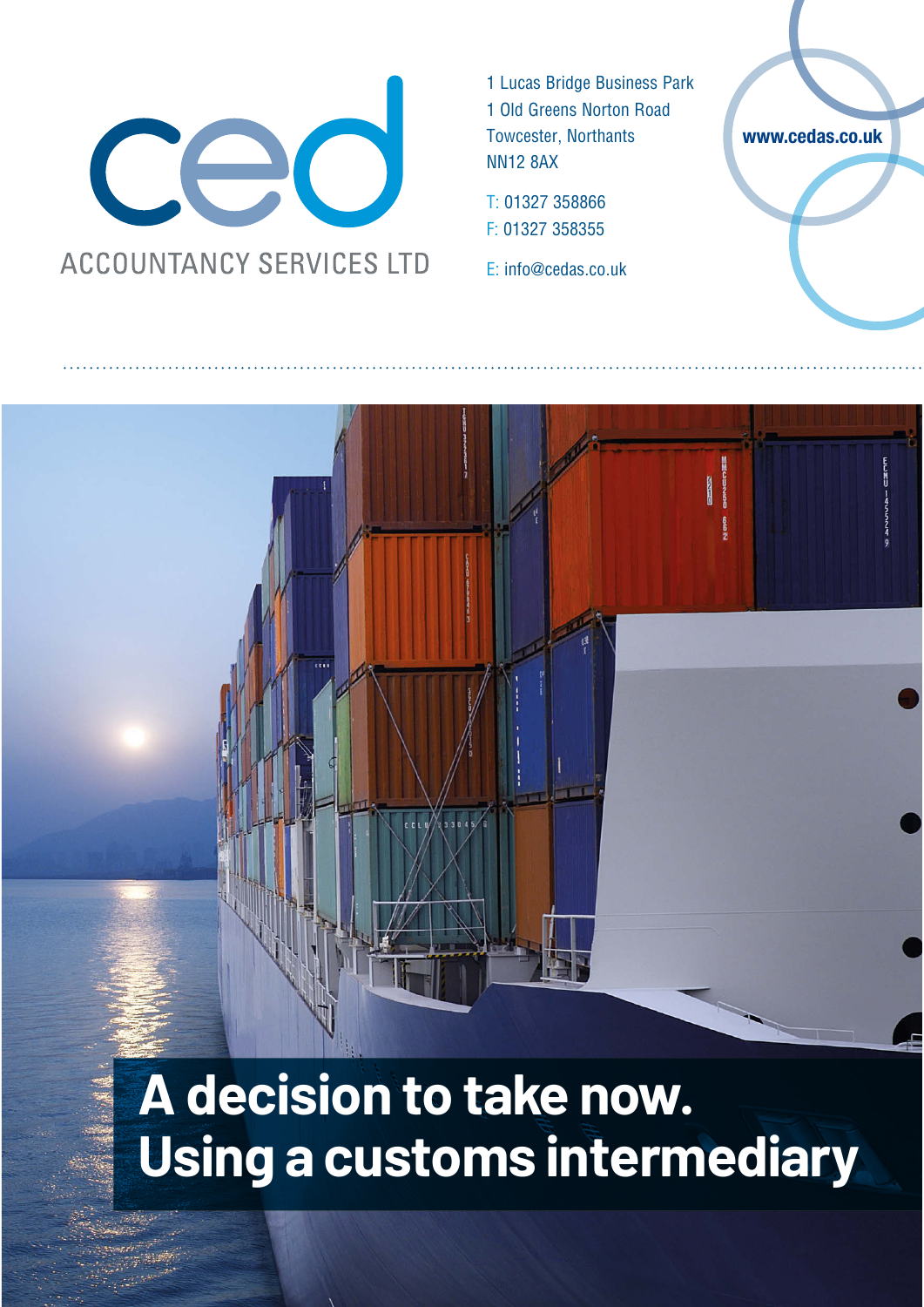**Though Brexit marked the end of an era, for businesses involved in importing and exporting, it was only the beginning. Customs rules and procedures for UK-EU trade have changed significantly since 1 January 2021. And they're still changing.** 

Being able to deal with import and export declarations is key. This means deciding whether to use a customs intermediary to do the work for you, or grow your own in-house expertise. Any business opting for the non-intermediary route will have to deal with its own declarations, as well as obtaining a range of HMRC authorisations, and specialist software to do so.

HMRC advises that customs declarations can be complicated and that very few businesses deal with their own declarations for this reason. We provide an overview here to help you explore what's best for you.

## **Different types of intermediary**

There are various different types of intermediary, from logistics companies and couriers to freight forwarders. The services offered vary.

#### **Definitions**

**Freight forwarders:** logistics experts, who move freight internationally by air, road, rail, sea. Many provide other services, including customs clearance and trade documentation. Some employ customs agents, offering a complete end to end service.

**Customs agents or brokers:** specialists who will help clear goods through customs, taking charge of the documentation, and calculating duties, taxes and other charges.

**Fast parcel operators:** companies transporting documents, parcels and freight worldwide, within a specific time frame. As part of the service, they can deal with customs for you.

## **Choosing an intermediary**

You will need an intermediary established in Great Britain or Northern Ireland. How do you find one?

HMRC publishes a list of customs agents and fast parcel operators, together with an indication of the services they provide and whether they're taking on new clients. But being on the list doesn't constitute HMRC recommendation, and there's no guarantee that its information is up to date. Please do contact us to discuss your business requirements.

## **Planning points**

Consider the following issues to decide what type of service you are looking for, and help you check that your prospective intermediary can provide it:

**Business needs:** consider what type of goods you move and how often, where goods need to go, which countries you regularly trade with. Check the intermediary deals with these.

**Timing:** consider if arrival time is of the essence, and whether you need a service that can react rapidly and/or make changes out of hours.

**Volume:** consider how many declarations you expect to make in a week or month. We can help you work this out.

**Niche requirements:** consider if your goods need a licence, special handling, or specialist controls, and whether the intermediary can deal with all this.

**The relationship:** find out what information the intermediary will require from you, how often they will want it and how you will supply it.

**Fees:** these can be charged on different bases, such as a fee per declaration, or a fixed fee service.

### **Potential benefits**

The benefits of using an intermediary are considerable. Intermediaries provide expert support of various kinds, with access to the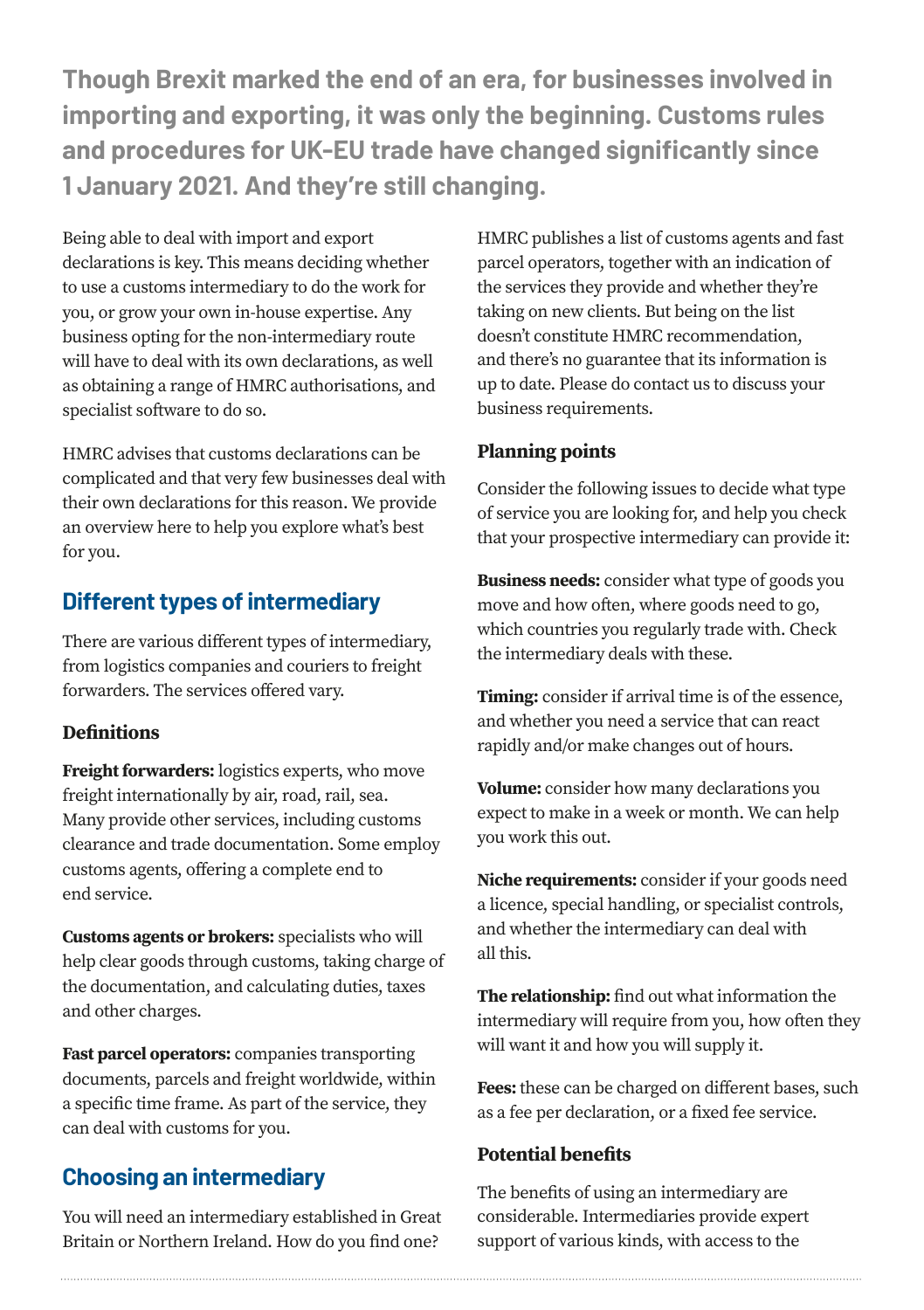specialist software needed to submit declarations. Your business may be able to take advantage of any access they have to HMRC facilities, such as a duty deferment account (DDA), or HMRC authorisations, instead of having to obtain these yourself. An intermediary may also have access to different customs procedures that can allow you to delay paying import duties in specific circumstances.

Critically, an intermediary will make sure your goods are correctly classified. This responsibility otherwise devolves on your business. Getting it right first time counts: failure to classify goods correctly can mean you're charged the wrong amount of tax or duty or have to pay penalties. So can inaccuracies in recording the origin of goods.

Using an intermediary can lessen the administrative burden on your business, and make for a smoother import or export journey.

# **The intermediary relationship**

Using an intermediary involves a formal relationship where responsibilities and liability are clearly set out. You need written instructions appointing the intermediary, and you should keep a copy of these.

State in the instructions on what basis the intermediary is acting. There are two options: they can act as a direct representative, or an indirect representative. Responsibilities and liability flow from this, and we are happy to advise you further here. Finally, it's important to appreciate that even if you do use an intermediary, some responsibilities still lie with your business.

#### **Your responsibilities: overview**

- To import or export goods, you need to apply for an Economic Operator Registration and Identification (EORI) number with the prefix GB. An intermediary can't apply for you.
- To move goods between Northern Ireland and non-EU countries, make a declaration in Northern Ireland or get a customs decision in Northern Ireland, you also need an EORI number with an XI prefix. Again, it falls to the business, not the intermediary, to apply.
- You are generally responsible for paying any taxes or duties owed.
- You are responsible for providing your intermediary with details about your transactions. This includes how often you import and/or export and the type of goods involved, with enough information to enable them to identify the right commodity code. You also need to give details of the quantity of goods; the customs value (that's the invoice price, with any additional customs charges that need to be included when calculating the customs duty due); and the destination of the goods.
- Accounting for VAT: if VAT registered, you can choose to account for the VAT in your VAT return, though if you use the customs procedure known as entry in declarant's records, the import VAT **must** be accounted for in the VAT return.

Other responsibilities vary depending on the exact relationship with your intermediary.

#### **Direct representation: key points**

- A direct representative acts in the name of your business, on your behalf.
- Certain responsibilities remain with you, however. You are solely liable for keeping records, the accuracy of any information provided on your customs declarations, any customs duty or import VAT due.
- In some circumstances, a direct representative may become jointly and severally liable. These are where you provide clear instructions and they make a deliberate or unreasonable error.
- You can ask someone to act directly if you hold authorisation and are declaring goods for certain customs special procedures, such as inward processing.
- If you hold authorisation for either simplified declaration procedures or entry in the declarant's records, you can ask someone to act in your name.
- If you're established in the UK and import goods into GB (England, Scotland and Wales), you can ask someone to act directly using their own authorisation to make declarations using simplified declaration procedure or entry in the declarant's records.